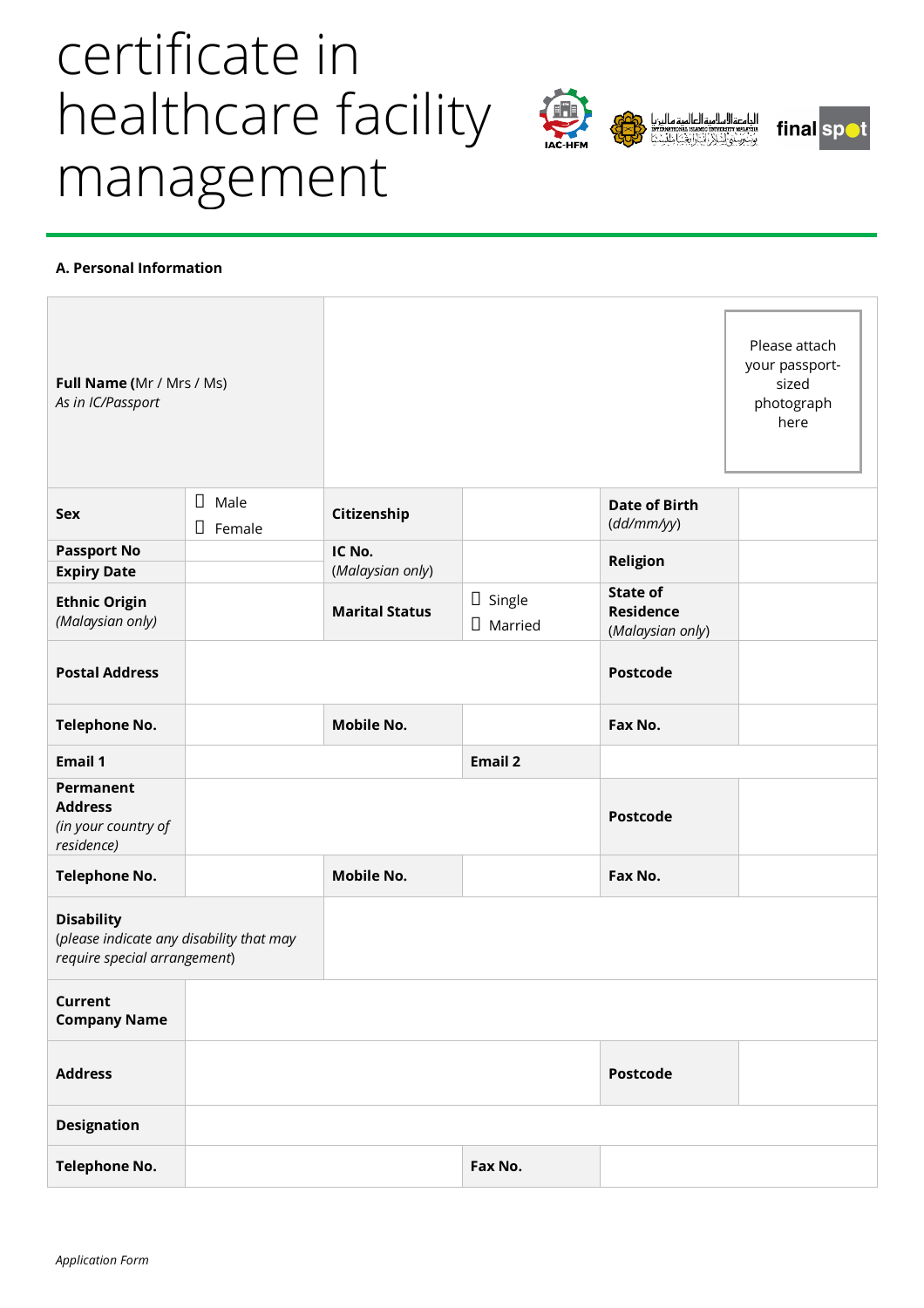# certificate in healthcare facility management



## **B: Education Information**

| Name of Institution /<br><b>College / University</b> | <b>Qualification Awarded</b> | Year | <b>Others</b> |
|------------------------------------------------------|------------------------------|------|---------------|
|                                                      |                              |      |               |
|                                                      |                              |      |               |
|                                                      |                              |      |               |

### **C. Career Information**

| <b>Name of Organization</b> | <b>Position Held</b> | <b>Duration</b><br>(Year from - to) |
|-----------------------------|----------------------|-------------------------------------|
|                             |                      |                                     |
|                             |                      |                                     |
|                             |                      |                                     |
|                             |                      |                                     |
|                             |                      |                                     |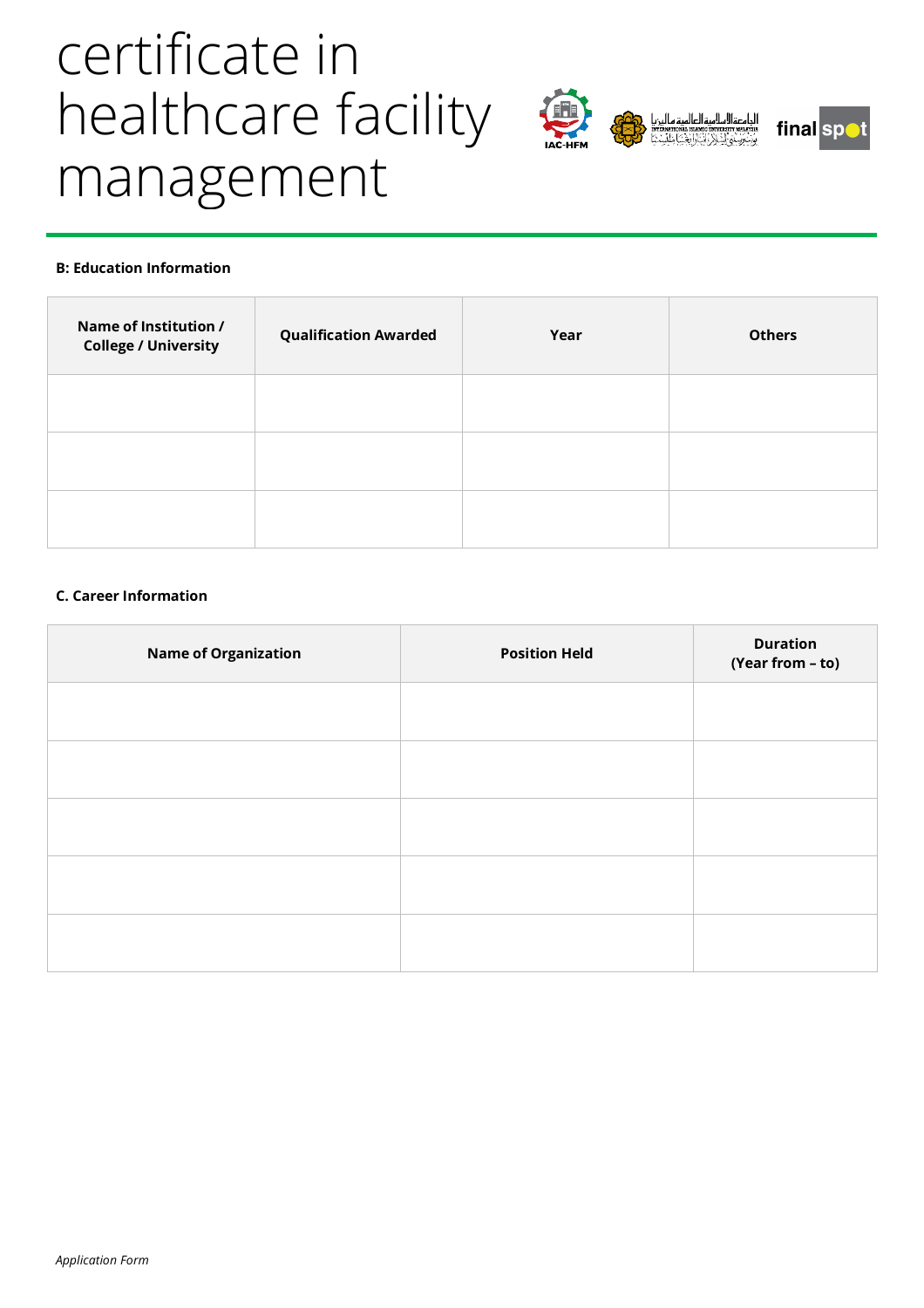# certificate in healthcare facility management



## **D. Financial Support**

| <b>Source of Financial Support</b> | <b>Please Tick</b> |
|------------------------------------|--------------------|
| Personal Finance                   |                    |
| Bank Loan                          |                    |
| Company Sponsor                    |                    |
| Others (please specify)            |                    |

### **E. Emergency Contacts**

| <b>Name</b> | Relationship | <b>Contact Number</b> |
|-------------|--------------|-----------------------|
|             |              |                       |
|             |              |                       |
|             |              |                       |

### **F. Acknowledgement**

I hereby acknowledge that all the information provided above is true and has not been willfully distorted. Should any of this information be found to be untrue or misleading, IIUM reserves the right to take any action as it deems necessary – including dismissal. I also have read and understand the programme and fees structure.

| Signature | IC / Passport No. |  |
|-----------|-------------------|--|
| Name      | <b>Date</b>       |  |